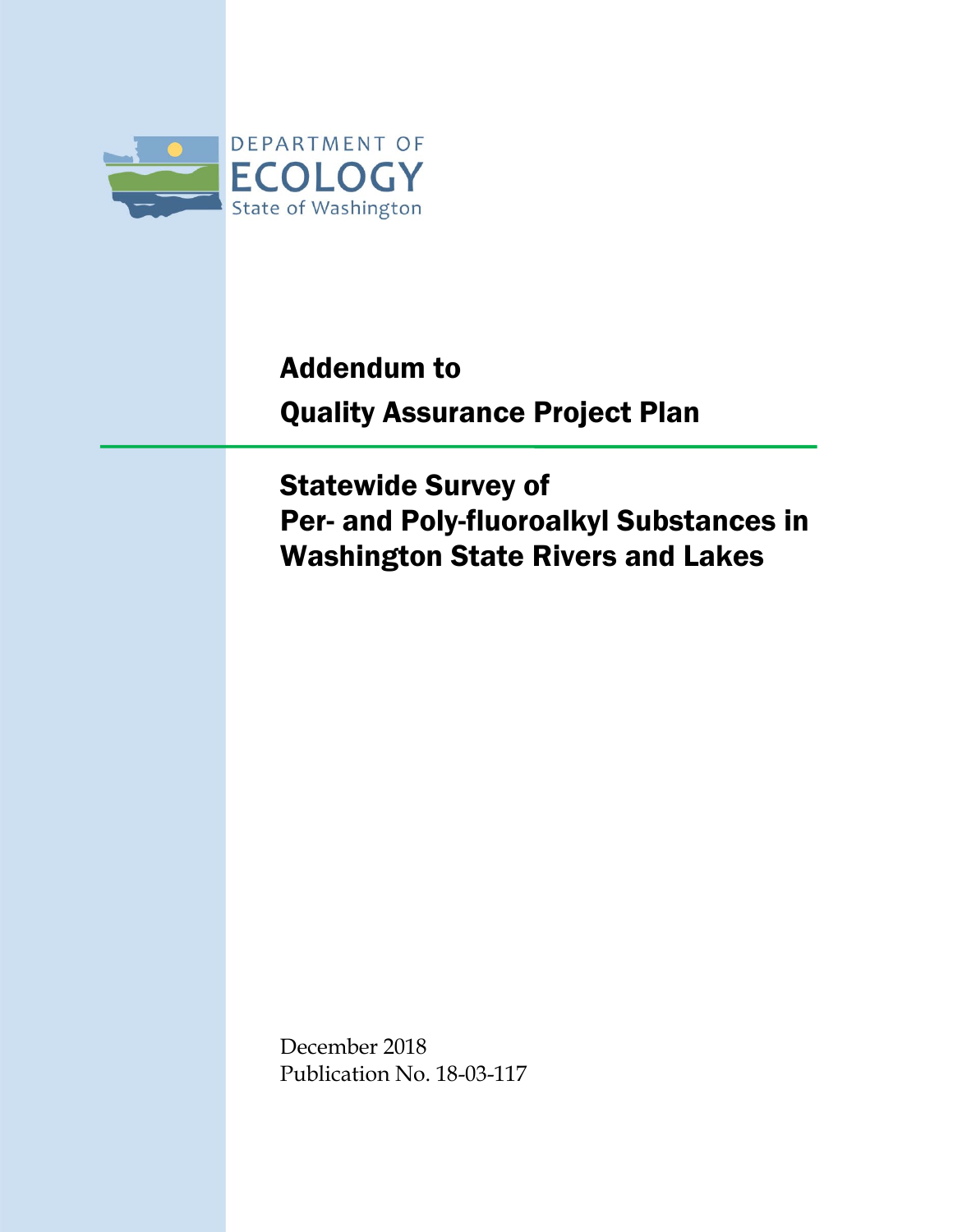### **Publication Information**

#### **Addendum**

This addendum is on the Department of Ecology's website at <https://fortress.wa.gov/ecy/publications/SummaryPages/1803117.html>

This addendum is an addition to an original Quality Assurance Project Plan. It is not a correction (errata) to the original plan.

Data for this project will be available on Ecology's Environmental Information Management (EIM) website at [EIM Database.](https://www.ecology.wa.gov/Research-Data/Data-resources/Environmental-Information-Management-database) Search Study ID: CAME004

#### **Activity Tracker Code**

Ecology's Activity Tracker code for this addendum is 15-069.

#### **Original Publication**

Quality Assurance Project Plan: Statewide Survey of Per- and Poly-fluoroalkyl Substances in Washington State Rivers and Lakes

Ecology Publication No. 16-03-110 <https://fortress.wa.gov/ecy/publications/SummaryPages/1603110.html>

#### **Author and Contact Information**

Callie Mathieu Environmental Assessment Program Washington State Department of Ecology PO Box 47600 Olympia, WA 98504-76000

For more information contact: Communications Consultant Phone: 360-407-6834

> *Any use of product or firm names in this publication is for descriptive purposes only and does not imply endorsement by the author or the Department of Ecology.*

*To request ADA accommodation for disabilities, or printed materials in a format for the visually impaired, call Ecology at 360-407-6764 or visit https://ecology.wa.gov/accessibility. People with impaired hearing may call Washington Relay Service at 711. People with speech disability may call TTY at 877-833-6341.*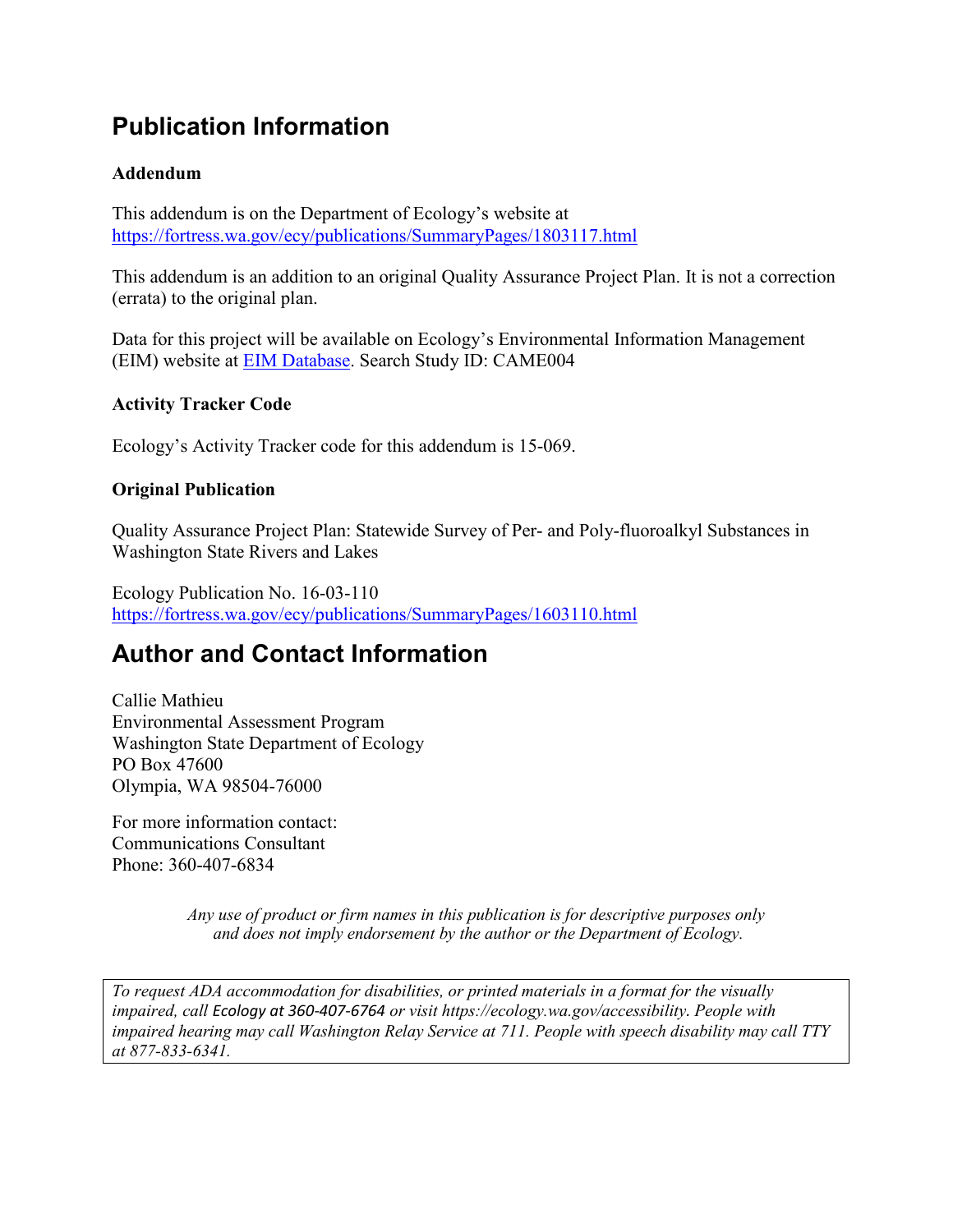### Addendum to Quality Assurance Project Plan

### Statewide Survey of Per- and Poly-fluoroalkyl Substances in Washington State Rivers and Lakes

December 2018

#### **Approved by:**

| Signature:                                                    | Date: |
|---------------------------------------------------------------|-------|
| Debby Sargeant, Client, EAP                                   |       |
|                                                               |       |
| Signature:                                                    | Date: |
| Jessica Archer, Client, EAP                                   |       |
|                                                               |       |
| Signature:                                                    | Date: |
| Callie Mathieu, Author/Project Manager/Principal Investigator |       |
|                                                               |       |
| Signature:                                                    | Date: |
| Patti Sandvik, Field Lead                                     |       |
|                                                               |       |
| Signature:                                                    | Date: |
| Dale Norton, Section Manager for Project Study Area, EAP      |       |
|                                                               |       |
| Signature:                                                    | Date: |
| Alan Rue, Director, Manchester Environmental Laboratory       |       |
|                                                               |       |
| Signature:                                                    | Date: |
| Tom Gries, Acting Ecology Quality Assurance Officer           |       |
|                                                               |       |

Signatures are not available on the Internet version. EAP: Environmental Assessment Program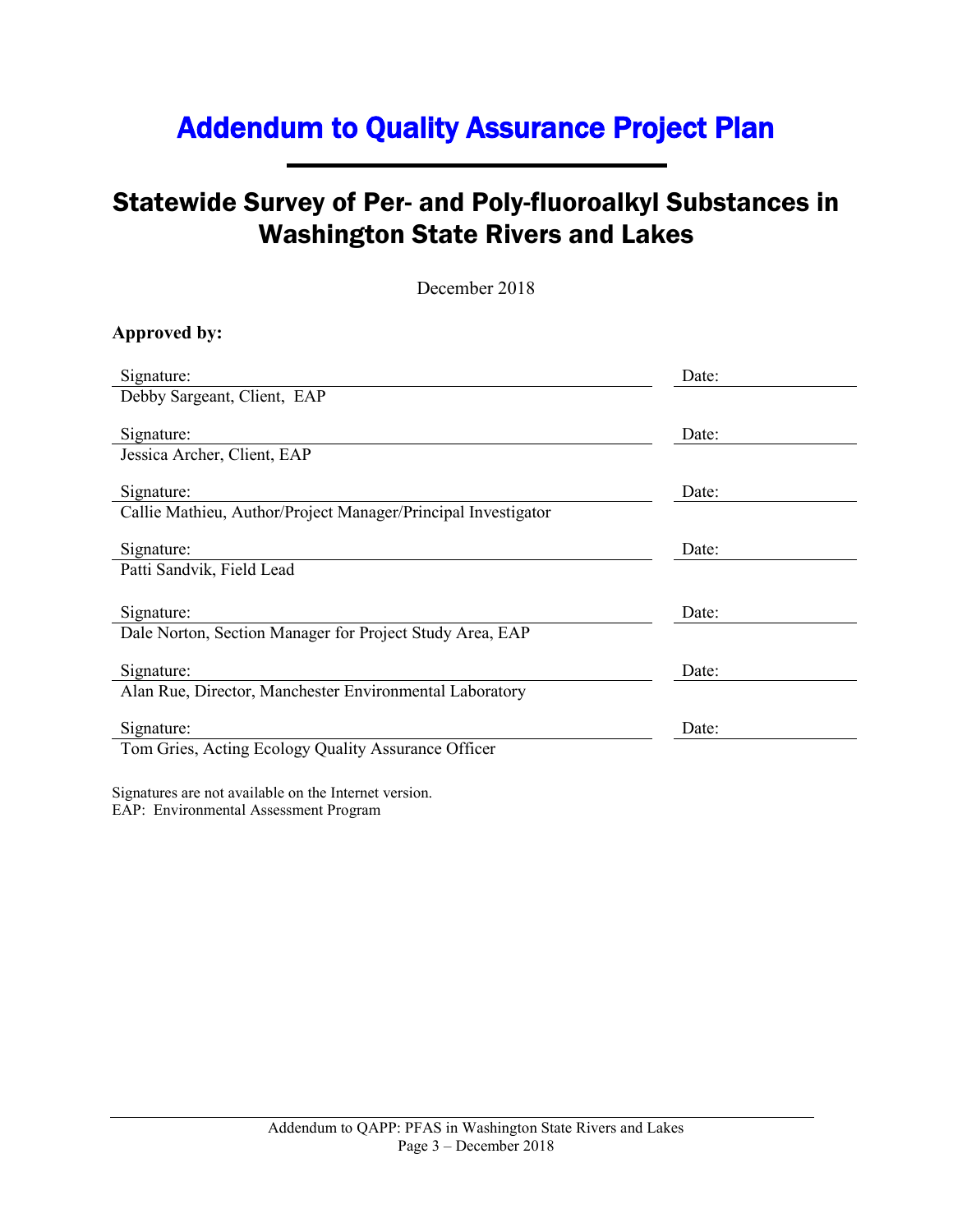## **3.0 Background**

In 2016, The Washington State Department of Ecology (Ecology) conducted a study to characterize levels of per- and poly-fluoroalkyl substances (PFAS) in Washington freshwater systems (Mathieu and McCall, 2018). The goal of the study was to determine if PFAS concentrations and/or compound makeup had changed since the first round of sampling in 2008 (Furl and Meredith, 2010). The study assessed PFAS concentrations in surface water, wastewater treatment plant (WWTP) effluent, freshwater fish tissue, and osprey eggs. The 2016 results showed a general decrease in detection frequencies and concentrations in surface water samples and WWTP effluent compared to 2008; however, no change was seen in fish tissue or osprey egg PFAS levels. The 2016 study concluded that PFAS – and in particular perfluorooctane sulfonate (PFOS) – continue to be a ubiquitous contaminant in aquatic biota.

PFAS concentrations measured in the 2016 fish fillet samples were highest in urban waterbodies collected in Western Washington. Six out of seven samples collected from three urban lakes (Angle Lake, Lake Meridian, and Lake Washington) had PFOS concentrations above (greater than) the Washington State Department of Health's (DOH's) provisional general population screening level for PFOS in edible fish tissue (23 ng/g). The urban lakes were the only waterbodies to exceed the DOH provisional general population screening level. The provisional screening levels may trigger a fish consumption advisory after DOH toxicologists assess a waterbody for fish consumption risk management and risk communication issues. The number of samples collected in 2016 was not enough for DOH to assess the waterbodies.

Because the 2016 study was limited in number of fish tissue samples, Ecology will collect additional fish samples in fall 2018 to gain a fuller understanding of PFAS levels in urban waterbodies. Ecology will revisit two waterbodies where multiple fish fillet tissue samples had PFOS concentrations greater than the DOH provisional screening level in 2016 (Lake Meridian and Lake Washington) as well as an additional urban lake – Lake Sammamish. Angle Lake will not be re-sampled because the fish community is not large enough to collect the number of samples targeted. Lake Sammamish was selected to evaluate levels of PFAS in fish from the waterbody, as PFOS was reported in drinking water well samples in the lake's watershed between 2013 and 2016 (City of Issaquah, 2015).

This addendum outlines the follow-up sampling of PFAS in freshwater fish tissue from three waterbodies and includes only sections that differ from the original QAPP (Mathieu, 2016). For project plan elements not addressed in this addendum, refer to text in the original QAPP that specifically relates to fish tissue. Other media types that were tested in 2016 (surface water, wastewater treatment plant effluent, and osprey eggs) will not be tested in 2018.

### **3.1 Study area and surroundings**

Ecology will collect resident freshwater fish samples from Lake Meridian, Lake Sammamish, and Lake Washington. Figure 1 shows the study locations for the 2018 sampling.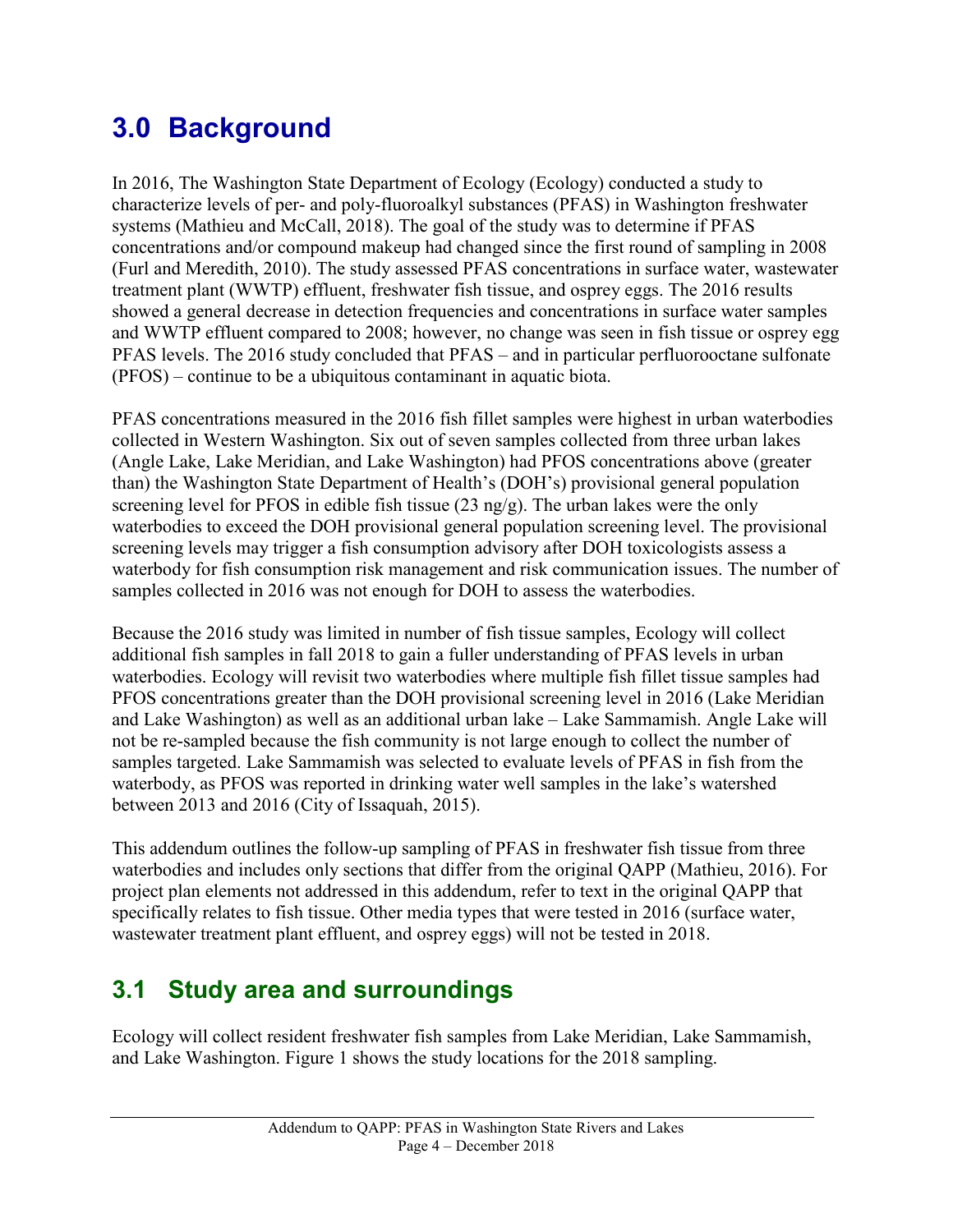

Figure 1. Study locations for 2018 sampling.

#### 3.1.4 Results of previous studies

Three studies have analyzed PFAS in freshwater fish tissue collected from at least one of the 2018 sampling locations (Furl and Meredith, 2010; Johnson and Friese, 2012; Mathieu and McCall, 2017). Table 1 presents the PFAS results from those studies that are relevant to this project.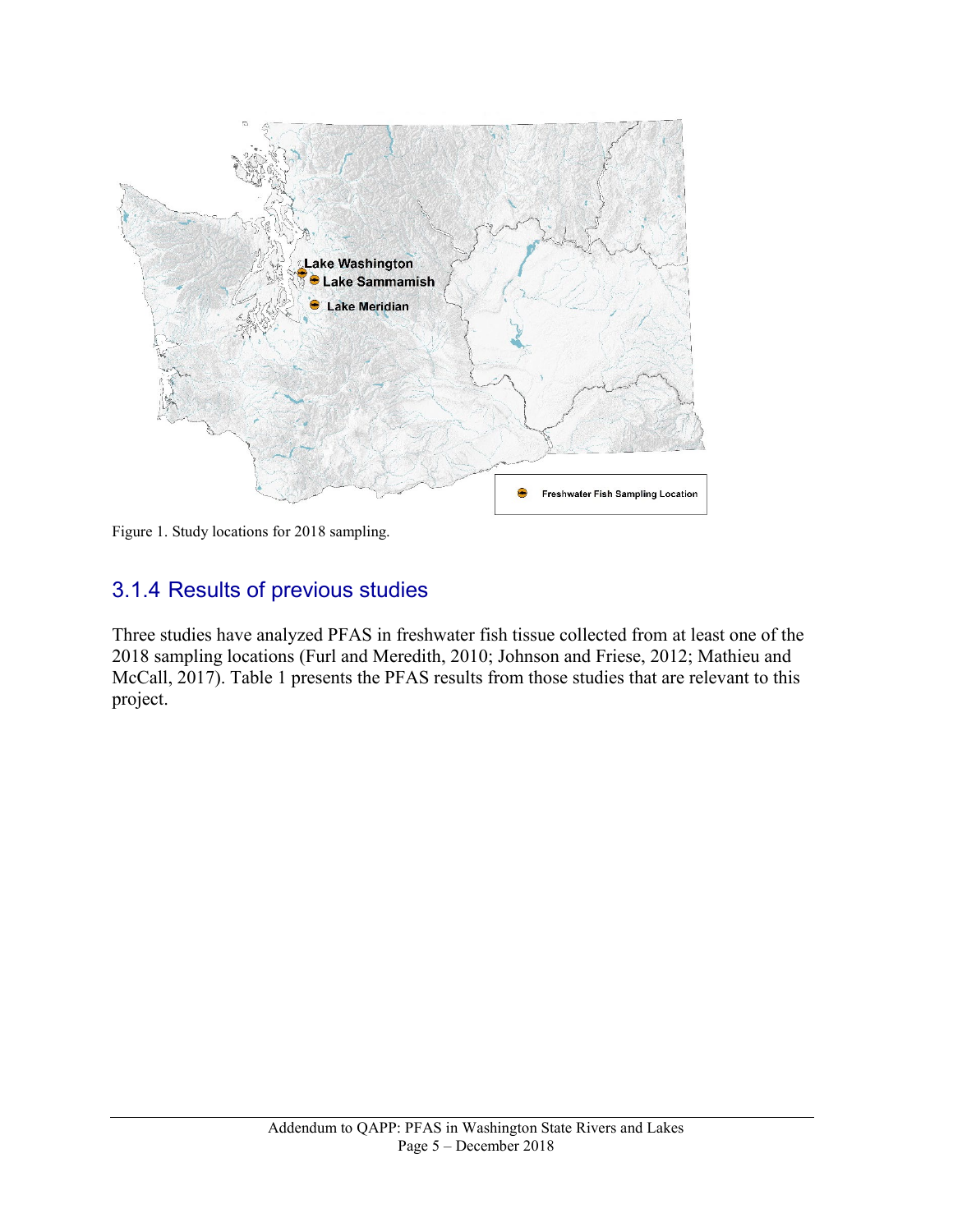| Waterbody       | <b>Species</b> | Collection<br>Date | No. in<br>Composite | Mean<br>Fish<br>Total<br>Length<br>(mm) | Mean<br><b>Fish</b><br>Weight<br>(g) | <b>PFOS</b><br>(ng/g)<br>ww) | PFDA<br>(ng/g)<br>ww) | PFDoA<br>(ng/g)<br>ww) | PFUnA<br>(ng/g)<br>ww) | Reference                |  |
|-----------------|----------------|--------------------|---------------------|-----------------------------------------|--------------------------------------|------------------------------|-----------------------|------------------------|------------------------|--------------------------|--|
| Lake Washington | LMB            | 2008               | 5                   | 215                                     | 131                                  | 33.6                         | 5 U                   | 5U                     | 5U                     |                          |  |
| Lake Washington | <b>LSS</b>     | 2008               | 4                   | 473                                     | 1186                                 | 11.1                         | 5U                    | 5U                     | 5U                     |                          |  |
| Lake Washington | PEA            | 2008               | 5                   | 297                                     | 241                                  | 51.2                         | 5U                    | 5.5J                   | 7.15                   | Furl and Meredith, 2010  |  |
| Lake Washington | YP             | 2008               | 3                   | 198                                     | 82                                   | 22.5                         | 5U                    | 5U                     | 5U                     |                          |  |
| Lake Washington | CCP            | 2011               | $\mathbf{1}$        | 592                                     | 3262                                 | 15.7                         | 1.17                  | 1.75                   | 1.31                   | Johnson and Friese, 2012 |  |
| Lake Washington | LMB            | 2016               | 5                   | 341                                     | 666                                  | 52.7                         | 5.53                  | 6.04                   | 5.51                   |                          |  |
| Lake Washington | <b>LSS</b>     | 2016               | 3                   | 495                                     | 1,408                                | 4.81                         | 0.5U                  | 0.862                  | 0.553                  |                          |  |
| Lake Washington | PEA            | 2016               | 4                   | 305                                     | 273                                  | 31.4                         | 2.63                  | 1.88                   | 2.22                   | Mathieu and McCall, 2017 |  |
| Lake Washington | YP             | 2016               | 3                   | 209                                     | 115                                  | 26.9                         | 2.16                  | 0.633                  | 0.88                   |                          |  |
| Lake Meridian   | LMB            | 2016               | 4                   | 228                                     | 163                                  | 39.6                         | 3.73                  | 1.08                   | 0.952                  |                          |  |
| Lake Meridian   | LMB            | 2016               | 3                   | 296                                     | 397                                  | 23.5                         | 2.01                  | 1.29                   | 0.798                  |                          |  |

Table 1. Previous PFAS in freshwater fish fillet tissue data from Lake Washington and Lake Meridian.

PFOS = Perfluorooctane sulfonate

PFDA = Perfluorodecanoate

PFDoA = Perfluorododecanoate

PFUnA = Perfluoroundecanoate

 $LMB =$  largemouth bass

LSS = largescale sucker

PEA = peamouth

 $YP =$  yellow perch

 $CCP =$ common carp

 $U =$  Analyte was not detected at or above the reported result.

 $J =$  Analyte was detected and the result value is an estimate.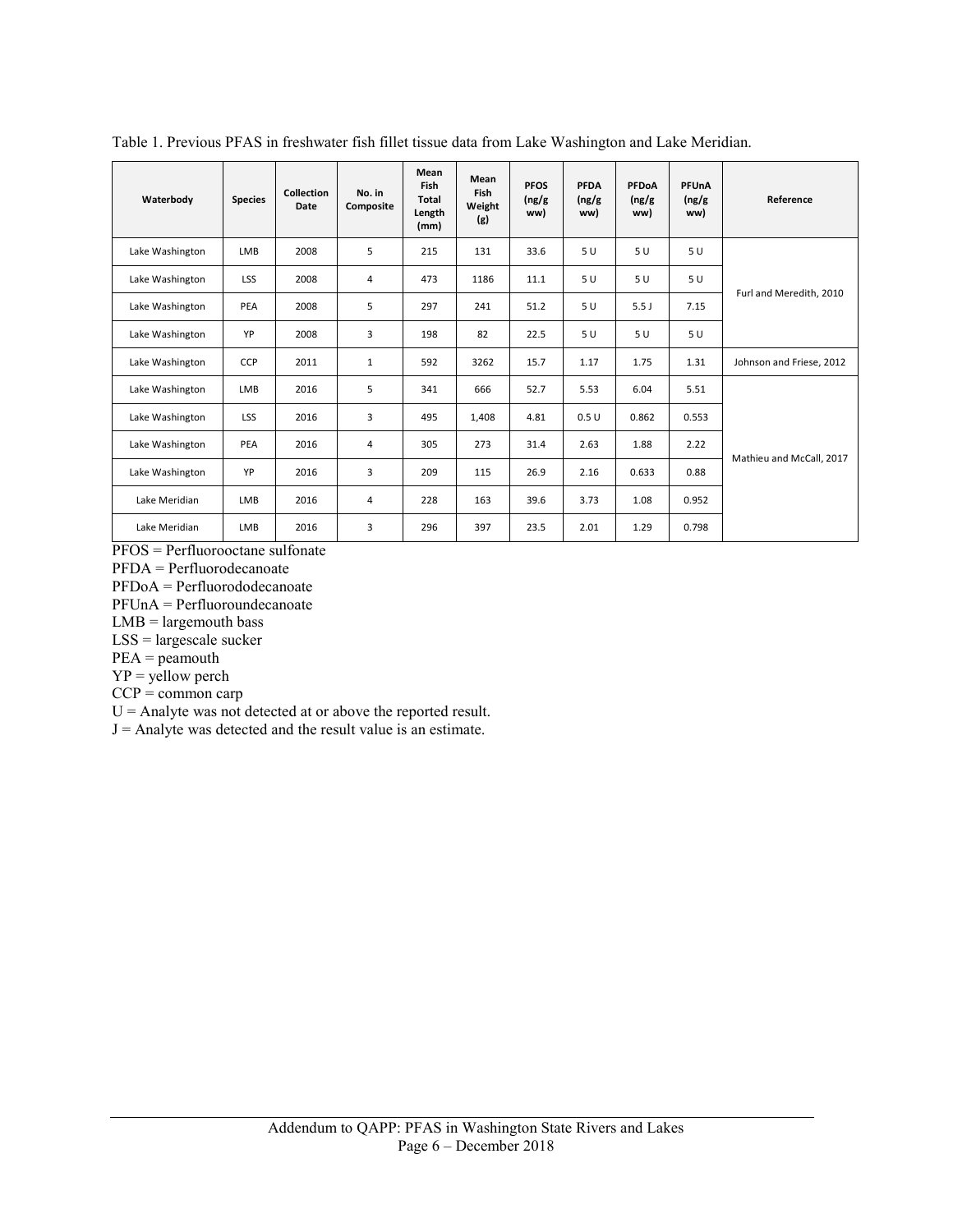## **4.0 Project Description**

### **4.1 Project goals**

This project is being carried out to fulfill two goals from the original QAPP:

- Characterize current levels of PFAS in selected Washington State freshwater systems.
- Provide data to support PFAS chemical action plans and recommendations.

The following goal has been added to this project:

• Provide sufficient data on selected waterbodies so that DOH can assess the waterbodies for human consumption of fish.

### **4.2 Project objectives**

The following objectives will be carried out in 2018 to meet project goals:

• Ecology will collect freshwater fish from Lake Meridian, Lake Sammamish, and Lake Washington in the fall for analysis of PFAS in edible fillet tissue. A target of five composite samples per species of up to three species per waterbody will be analyzed for PFAS. Composite samples will consist of 3 – 5 individual fish.

### **4.4 Target population**

The target population is resident freshwater fish species within each of the three waterbodies. Field crews will attempt to collect  $10 - 25$  individuals of up to three species from each site. Largemouth bass, yellow perch, and one additional species will be targeted at each site. Additional species will depend on what is encountered during field collections and may include cutthroat trout, brown bullhead, black crappie, common carp, kokanee, largescale sucker, peamouth, or pumpkinseed.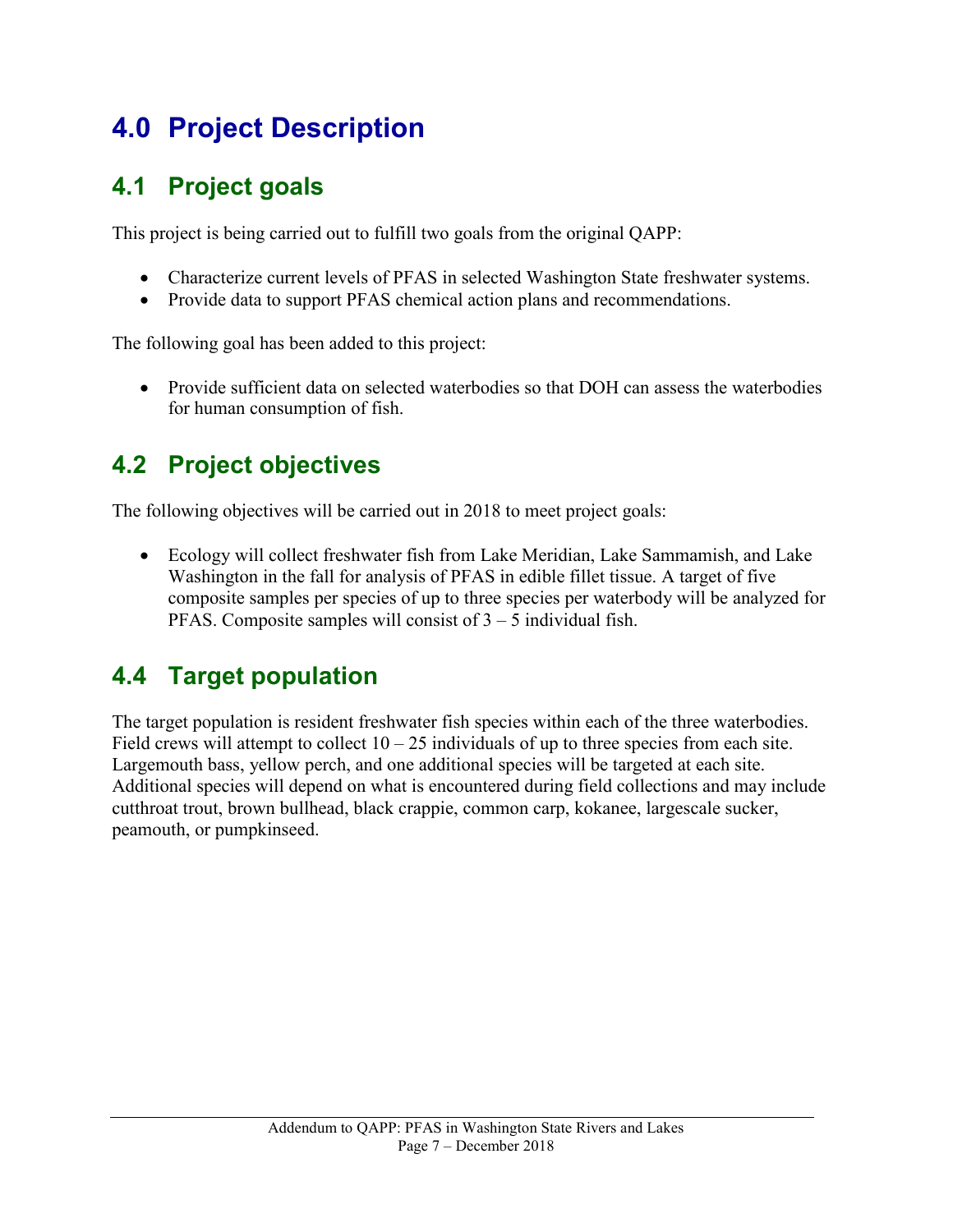#### **4.5 Study boundaries**

The study boundary for Lake Meridian and Lake Sammamish will be the entire lake shoreline. Fish will be collected throughout the lake at those sites. Lake Washington will be separated into three sites: south, central, and north basins (Figure 2). All fish collected in the respective basins will be retained and analyzed separately. The Lake Washington basins will be delineated by the following latitudes:

- South basin: between 47.502 and 47.579.
- Central basin: between 47.579 and 47.664.
- North basin: between 47.664 and 47.756.



Figure 2. Study boundaries for the three Lake Washington sites.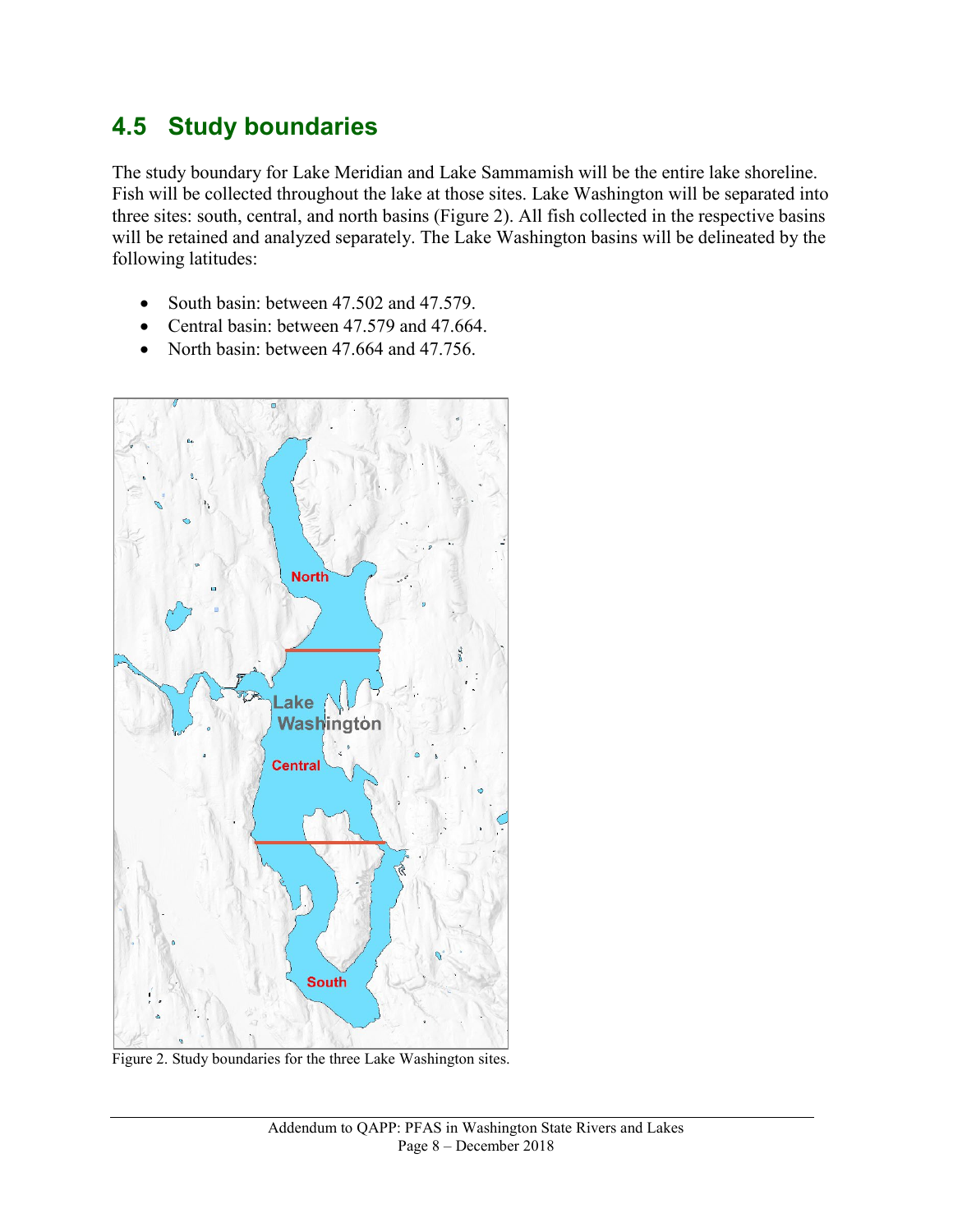### **4.6 Tasks Required**

The following tasks will be carried out for this project:

- Determine the appropriate laboratory for analysis following the plan outlined in Section 9.4.
- Collect target fish species in September and October of 2018, homogenize fish samples, and send to laboratory for analysis.
- Review data quality of laboratory results.
- Write draft report summarizing results, route the draft following EAP review procedures, and publish final report.
- Provide the data to DOH in their preferred template.
- Load data into Ecology's EIM database.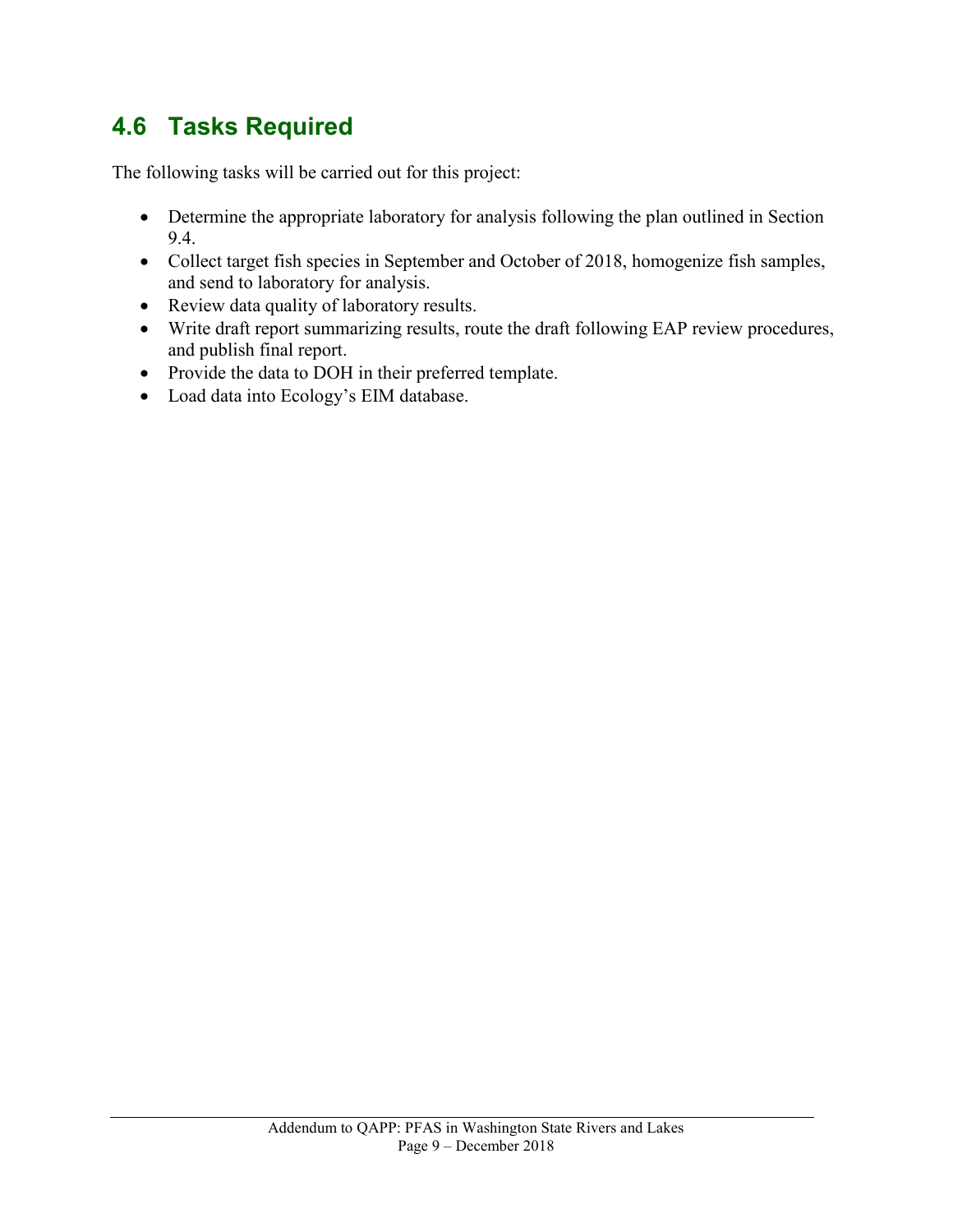# **5.0 Organization and Schedule**

### **5.1 Key individuals and their responsibilities**

Table 2. Organization of project staff and responsibilities.

| <b>Staff (All EAP)</b>                                                                                       | <b>Title</b>                                                 | <b>Responsibilities</b>                                                                                                                                                                                                                                                                            |
|--------------------------------------------------------------------------------------------------------------|--------------------------------------------------------------|----------------------------------------------------------------------------------------------------------------------------------------------------------------------------------------------------------------------------------------------------------------------------------------------------|
| Debby Sargeant<br><b>Toxics Studies Unit</b><br><b>Statewide Coordination Section</b><br>Phone: 360-407-6775 | Client and<br>Supervisor for the<br>Project Manager          | Clarifies scope of the project. Provides internal<br>review of the QAPP addendum and final report.<br>Approves the final QAPP addendum. Manages<br>personnel budget and staffing needs.                                                                                                            |
| Jessica Archer<br><b>Statewide Coordination Section</b><br>Phone: 360-407-6698                               | Client and SCS<br>Manager                                    | Reviews the project scope and budget, tracks<br>progress. Provides internal review of the QAPP<br>addendum and final report. Approves the final<br>QAPP addendum.                                                                                                                                  |
| Callie Mathieu<br><b>Toxics Studies Unit</b><br><b>Statewide Coordination Section</b><br>Phone: 360-407-6965 | Project Manager<br>and Principal<br>Investigator             | Writes the QAPP addendum and final report.<br>Oversees field collections, leads sample processing,<br>and sends samples to laboratory. Coordinates with<br>laboratory and conducts QA review of the data.<br>Analyzes and interprets data. Responsible for final<br>report and project completion. |
| Patti Sandvik<br><b>Toxics Studies Unit</b><br><b>Statewide Coordination Section</b><br>Phone: 360-407-7198  | <b>Field Lead</b>                                            | Works with Project Manager to schedule and<br>coordinate fieldwork. Leads field collections and<br>records field information.                                                                                                                                                                      |
| Dale Norton<br><b>Western Operations Section</b><br>Phone: 360-407-6596                                      | <b>Section Manager</b><br>for the Study Area                 | Reviews the project scope and budget. Provides<br>internal review of the QAPP addendum and final<br>report. Approves the final QAPP addendum.                                                                                                                                                      |
| Alan Rue<br>Manchester Environmental<br>Laboratory<br>Phone: 360-871-8801                                    | Manchester<br>Environmental<br>Laboratory<br>Director        | Reviews and approves the final QAPP addendum.                                                                                                                                                                                                                                                      |
| <b>Tom Gries</b><br>Phone: 360-407-6327                                                                      | <b>Acting Ecology</b><br><b>Quality Assurance</b><br>Officer | Reviews the draft QAPP addendum and approves<br>the final QAPP addendum.                                                                                                                                                                                                                           |

EIM = Environmental Information Management database

QAPP = Quality Assurance Project Plan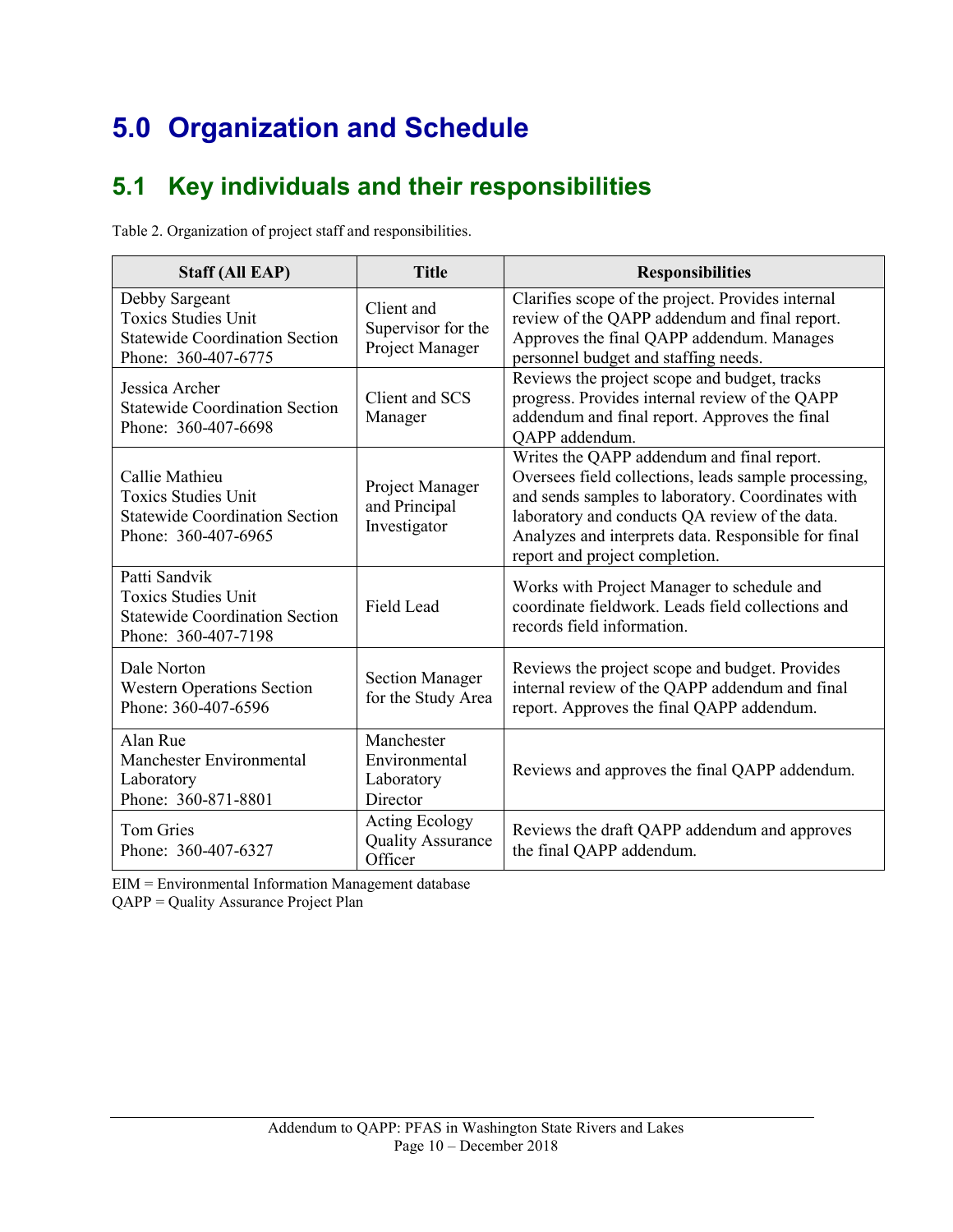### **5.4 Project schedule**

| <b>Field and Laboratory Work</b>                            | <b>Due Date</b> | <b>Lead Staff</b>                   |  |  |
|-------------------------------------------------------------|-----------------|-------------------------------------|--|--|
| Field work completed                                        | 10/31/18        | Callie Mathieu and Patti<br>Sandvik |  |  |
| Samples shipped to laboratory                               | 11/19/18        |                                     |  |  |
| Laboratory analyses completed                               | 02/28/19        |                                     |  |  |
| <b>Environmental Information System (EIM) Database</b>      |                 |                                     |  |  |
| <b>EIM Study ID</b>                                         | CAME004         |                                     |  |  |
| Product                                                     | Due date        | Lead staff                          |  |  |
| EIM data loaded                                             | 05/31/19        | PBT field lead                      |  |  |
| <b>EIM QA</b>                                               | 06/30/19        | Callie Mathieu                      |  |  |
| EIM complete                                                | 07/31/19        | PBT field lead                      |  |  |
| <b>Final Report</b>                                         |                 |                                     |  |  |
| Author lead / support staff                                 | Callie Mathieu  |                                     |  |  |
| Schedule                                                    |                 |                                     |  |  |
| Draft due to supervisor                                     | 04/30/19        |                                     |  |  |
| Draft due to client/peer reviewer                           | 05/31/19        |                                     |  |  |
| Final (all reviews done) due to<br>publications coordinator | 06/30/19        |                                     |  |  |
| Final report due on web                                     | 07/31/19        |                                     |  |  |

Table 3. Proposed schedule for completing field and laboratory work, data entry into EIM, and reports.

#### **5.6 Budget and funding**

The total budget for laboratory services for this project is \$53,060. Table 4 presents the estimated costs of PFAS laboratory analysis. The number of quality control (QC) samples in the table includes only those tests that are not included in the cost of the analysis: one matrix spike, one laboratory duplicate, and one SRM per batch. PFAS laboratory analysis and PFAS SRM will be funded by Ecology's PBT Monitoring Program. Fish aging services will be funded by EAP.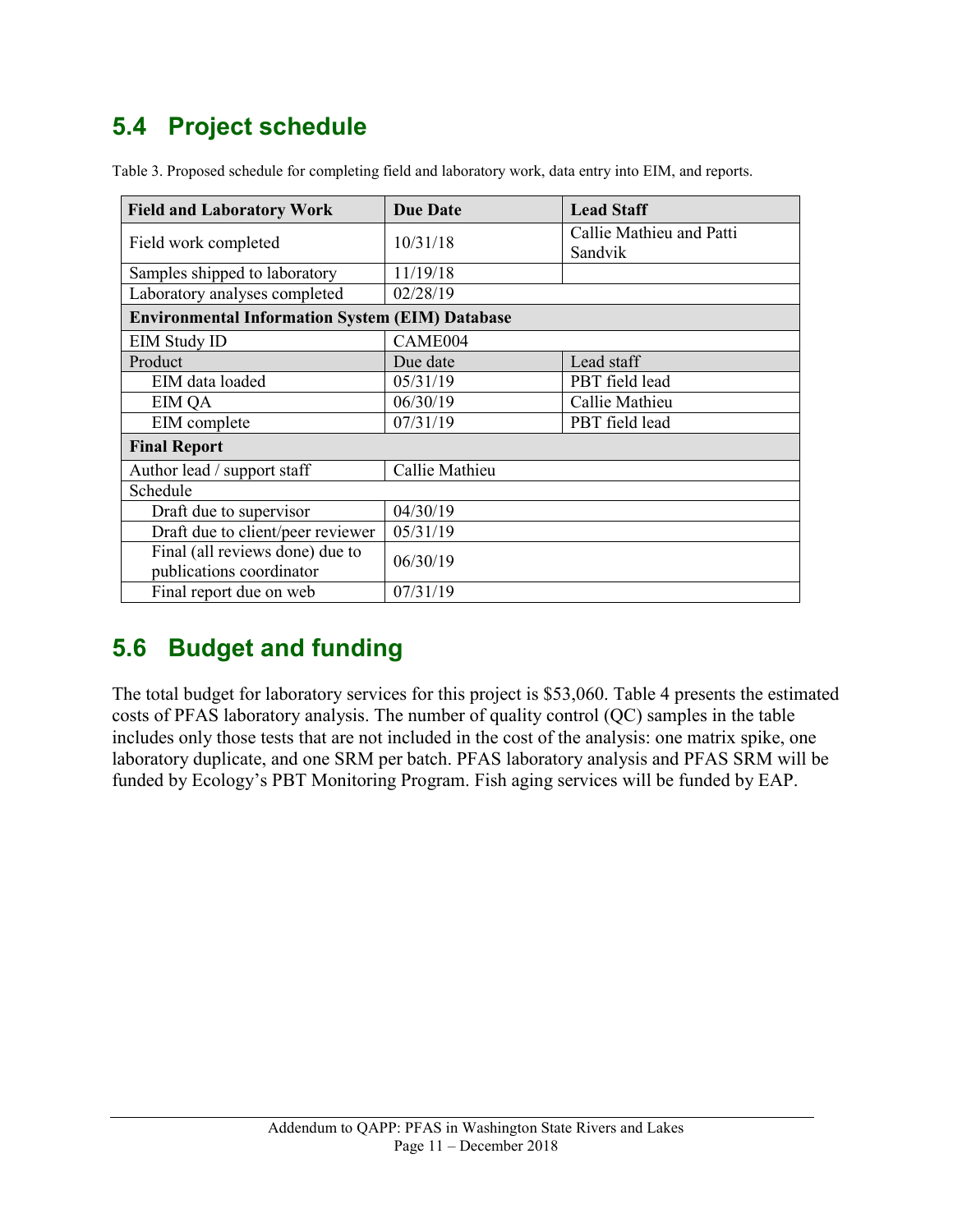Table 4. Project budget.

| <b>Analysis</b>                                                                                                                                            | <b>Sample</b><br><b>Type</b> | Cost per<br>sample | <b>Total</b><br>number of<br>field<br>samples | <b>Total</b><br>number of<br>lab batches | <b>Number of</b><br>QC<br>samples* | Cost     |
|------------------------------------------------------------------------------------------------------------------------------------------------------------|------------------------------|--------------------|-----------------------------------------------|------------------------------------------|------------------------------------|----------|
| <b>PFAS</b>                                                                                                                                                | <b>Fish Tissue</b>           | \$500              | 75                                            | 4                                        | 12                                 | \$43,500 |
| <b>PFAS SRM</b>                                                                                                                                            |                              |                    |                                               |                                          |                                    | \$1,500  |
| Fish Age                                                                                                                                                   | Otolith                      | \$34               | 110                                           | ---                                      |                                    | \$3,740  |
| Fish Age                                                                                                                                                   | Non-otolith                  | \$12               | 360                                           | ---                                      |                                    | \$4,320  |
| <b>Total Cost</b><br>$\sim$ $\sim$<br>$\mathbf{A} \cdot \mathbf{A}$<br>$\cdot$<br>$\cdot$ $\cdot$<br>.<br>$\mathbf{r}$ . And $\mathbf{r}$<br>$\sim$ $\sim$ |                              |                    |                                               |                                          |                                    |          |

\*1 matrix spike, 1 laboratory duplicate, and 1 SRM per batch QC = quality control

> Addendum to QAPP: PFAS in Washington State Rivers and Lakes Page 12 – December 2018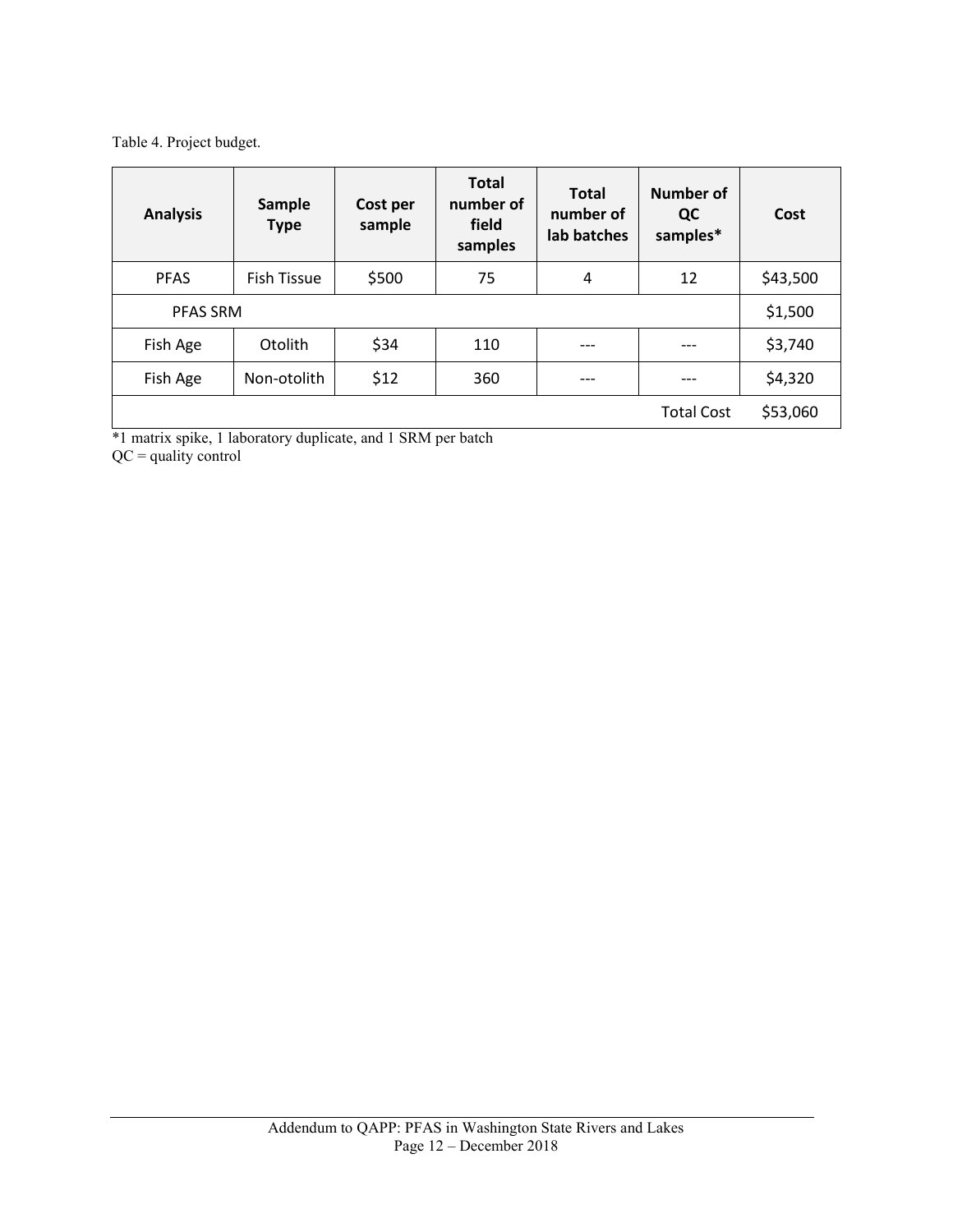## **6.0 Quality Objectives**

### **6.2 Measurement Quality Objectives**

Table 5 presents measurement quality objectives (MQOs) for PFAS analysis. Additional QC tests (matrix spikes and standard reference materials (SRMs)) are being added to 2018 sampling. MQOs for the SRM must be met for PFOS only. Concentrations of other compounds included in the SRM are below the anticipated reporting limit for this analysis.

Table 5. Measurement quality objectives.

| Analyte     | <b>Matrix</b> | Lab<br><b>Duplicates</b><br>(RPD) | <b>LCS</b><br>(% recov.) | <b>Method</b><br><b>Blanks</b> | Surrogate<br><b>Standards</b><br>$%$ recov.) | <b>Matrix</b><br>Spikes (%<br>recov.) | SRM (% of<br>known<br>value $)^1$ | Quantitation<br>Limit                 |
|-------------|---------------|-----------------------------------|--------------------------|--------------------------------|----------------------------------------------|---------------------------------------|-----------------------------------|---------------------------------------|
| <b>PFAS</b> | <b>Tissue</b> | < 40%                             | $50 - 150%$              | < 0.5<br>$ng/g$ ww             | $20 - 200\%$                                 | $50 - 150%$                           | $65 - 135%$                       | $0.5 - 2.0^{\circ}$ ng/g<br><b>WW</b> |

RPD = relative percent difference

LCS = laboratory control sample

SRM = standard reference material

<sup>1</sup>Applies to PFOS only

\* 2.0 RL allowed for PFTeA and PFTrA only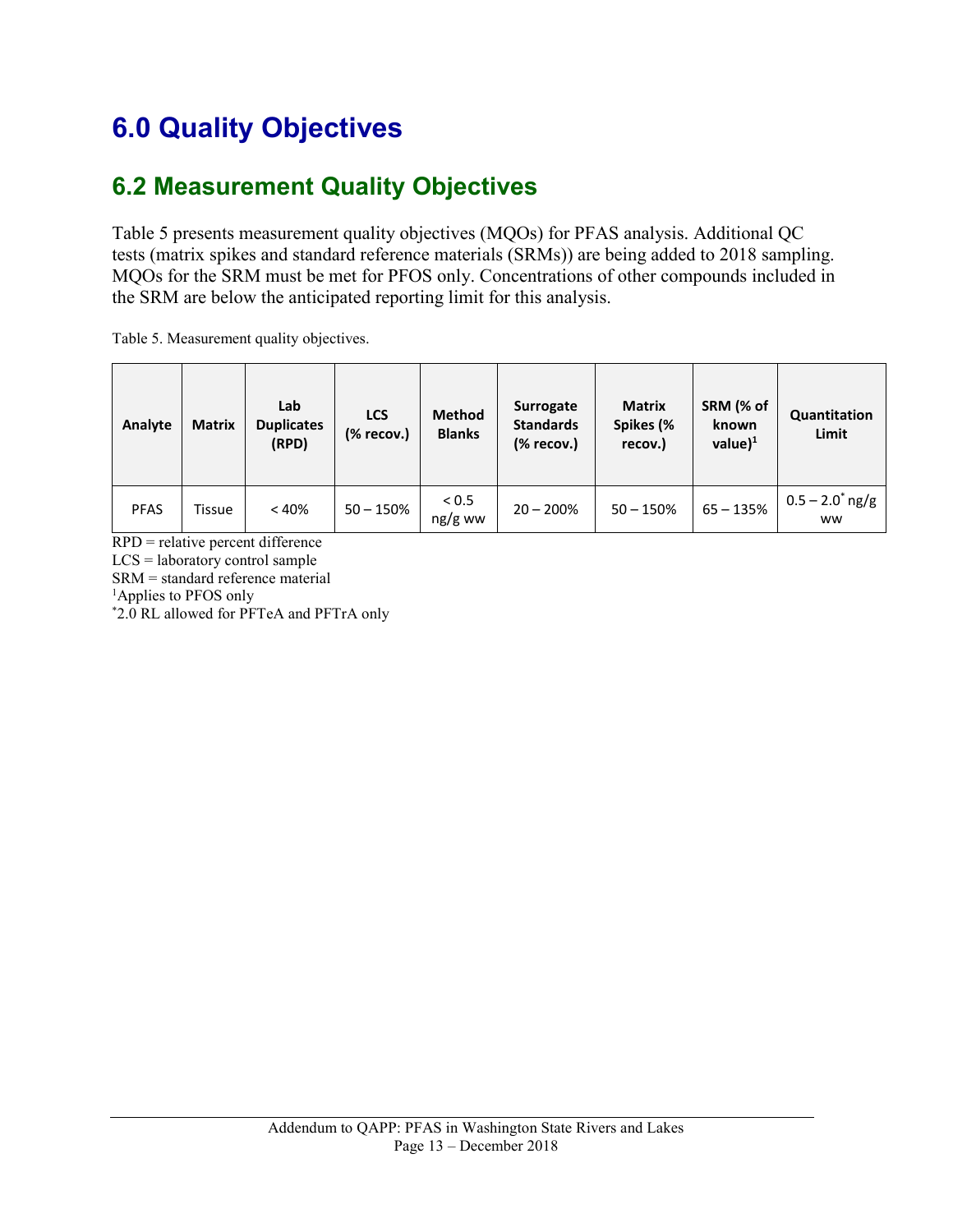# **7.0 Sampling Process Design (Experimental Design)**

### **7.1 Study design**

Ecology will collect up to three freshwater fish species from Lake Meridian, Lake Sammamish, and Lake Washington for PFAS analysis in fall 2018. Individual fish will be filleted (skin-on) and composited into  $3 - 5$  fish composite samples. A target of five composite samples per species from each site will be analyzed for the compounds listed in Table 6. Section 4.4 lists the target species for each location.

Lake Meridian and Lake Washington were selected for this project based on 2016 PFAS fish tissue results. The majority of fish fillet samples collected from the two waterbodies in 2016 contained PFOS concentrations greater than DOH's provisional screening levels for PFOS. However, the sample sizes were low (two samples from Lake Meridian and four samples from Lake Washington) and DOH was not able to assess the waterbody for fish consumption. Therefore, additional fish samples will be collected from Lake Meridian and Lake Washington in 2018. Fish will also be collected from Lake Sammamish to evaluate levels of PFAS in fish from the waterbody, as PFOS was reported in drinking water well samples in the lake's watershed between 2013 and 2016 (City of Issaquah, 2015). Follow-up testing in the watershed by the City of Issaquah is planned. To the author's knowledge, no PFAS sampling has been conducted within Lake Sammamish itself.

#### 7.1.3 Parameters to be determined

This project will analyze the PFAS compounds listed in Table 6. To be consistent with past PFAS sampling, the analytes will be reported in the anion form.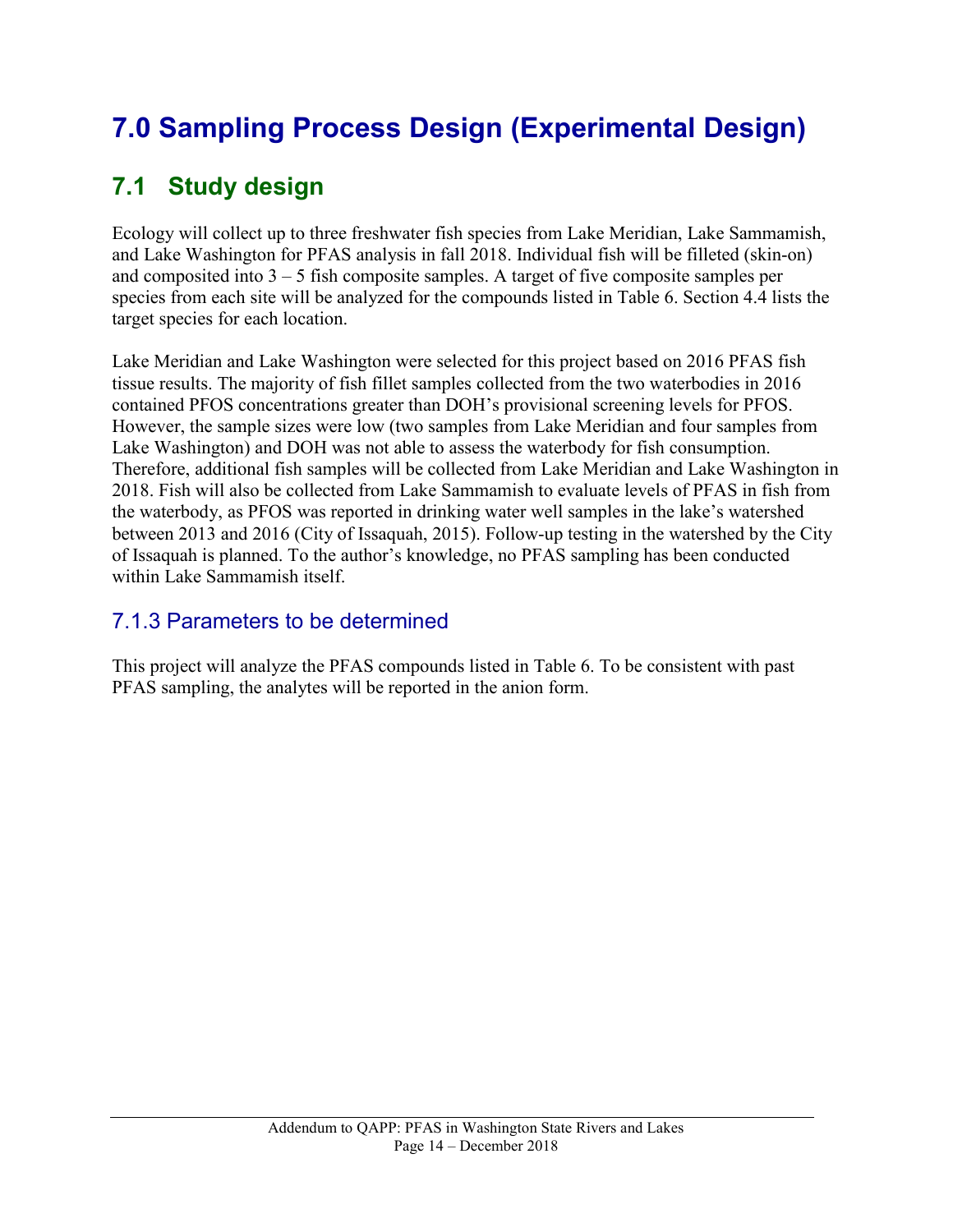Table 6. Target analytic parameters.

| Analyte                                        | Acronym         |
|------------------------------------------------|-----------------|
| N-ethyl perfluorooctanesulfonamidoacetic acid  | <b>NEtFOSAA</b> |
| N-methyl perfluorooctanesulfonamidoacetic acid | <b>NMeFOSAA</b> |
| Perfluorobutane sulfonate                      | <b>PFBS</b>     |
| Perfluorodecanoate                             | <b>PFDA</b>     |
| Perfluorododecanoate                           | PFDoA           |
| Perfluoroheptanoate                            | PFHpA           |
| Perfluorohexane sulfonate                      | <b>PFHxS</b>    |
| Perfluorohexanoate                             | PFHxA           |
| Perfluorononanoate                             | <b>PFNA</b>     |
| Perfluorooctane sulfonate                      | <b>PFOS</b>     |
| Perfluorooctanoate                             | <b>PFOA</b>     |
| Perfluoropentanoate                            | PFPeA           |
| Perfluorotetradecanoate                        | PFTeA           |
| Perfluorotridecanoate                          | PFTrA           |
| Perfluoroundecanoate                           | PFUnA           |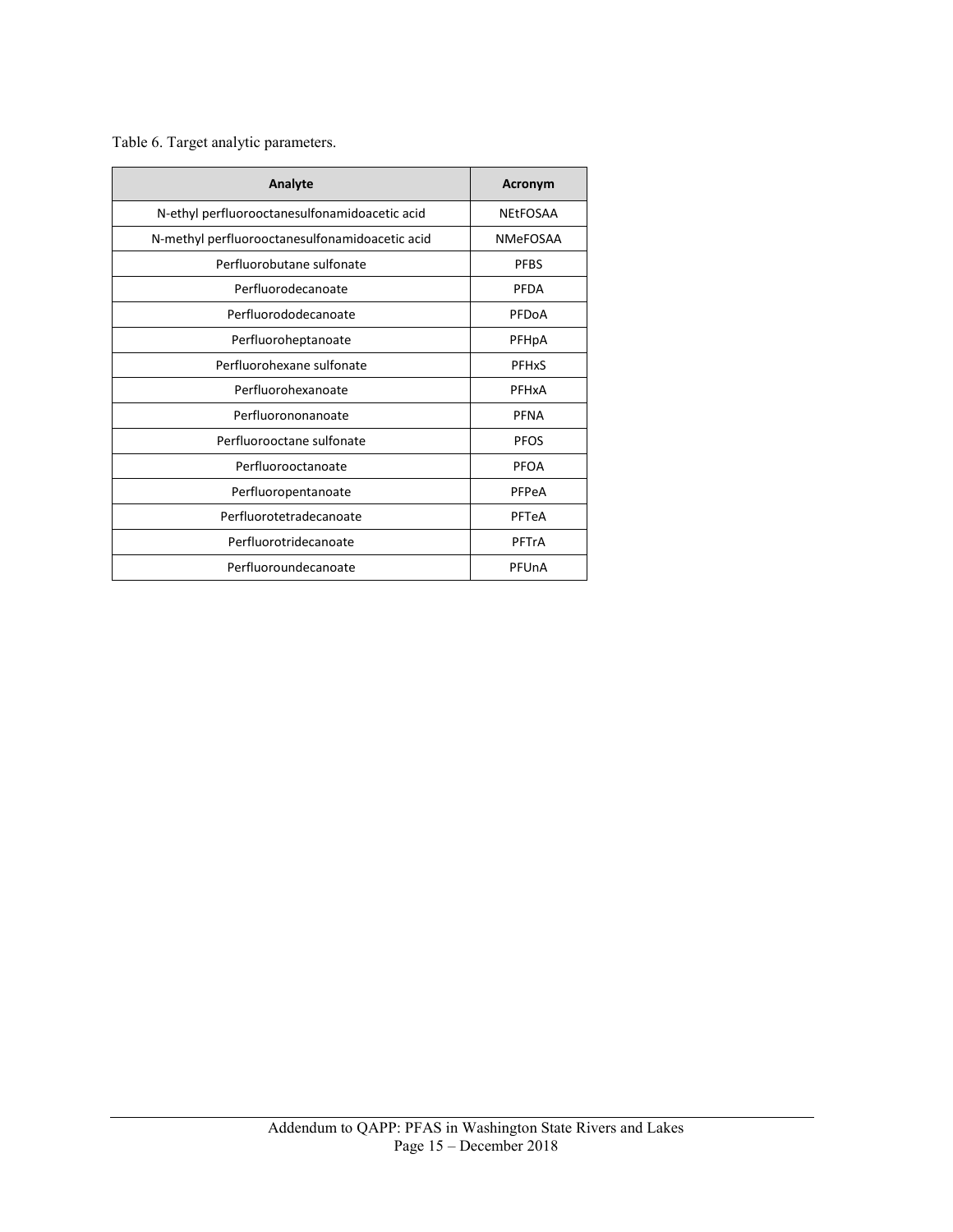## **9.0 Measurement Methods**

### **9.2 Lab procedures table**

Ecology's Manchester Environmental Laboratory (MEL) is currently developing the capability to analyze PFAS compounds in fish tissue and will perform the analysis for this project if the method is ready in time. The new method development plan is detailed in Section 9.4. If MEL is unable to perform this analysis in time for this project, then Ecology will post a solicitation for bid seeking a laboratory to carry out the analysis and the contract will be managed by MEL. MEL or the contract laboratory will be required to meet the quantitation limits outlined in Table 7 and provide their method for analyzing the target analytes using the outlined instrumentation.

Table 7. Lab procedures.

| Parameter   | Sample<br><b>Matrix</b> | <b>Samples</b><br>[Number,<br><b>Arrival Date]</b> | <b>Expected Range</b><br>of Results | <b>Reporting Limit</b> | <b>Method</b>                                                            |
|-------------|-------------------------|----------------------------------------------------|-------------------------------------|------------------------|--------------------------------------------------------------------------|
| <b>PFAS</b> | <b>Fish Tissue</b>      | 75,<br>November,<br>2018                           | $< 0.5 - 100$ ng/g<br><b>WW</b>     | $0.5 - 2.0$ ng/g ww    | EPA 537 Mod or<br><b>EPA 8321B Mod</b><br>LC-MS/MS;<br>isotopic dilution |

PFAS = perfluoroalkyl substances

LC-MS/MS = liquid chromatography – tandem mass spectrometry

### **9.3 Sample preparation method(s)**

Fish fillet samples will be processed and homogenized following the procedure outlined in the original QAPP and Ecology's SOP 007 Version 1.2, Resecting Finfish Whole Body, Body Parts, or Tissue Samples (Sandvik, 2017).

Because there are no standard methods for PFAS in tissue, MEL or the contract laboratory may use their laboratory-specific method for preparation and extraction. The laboratory must provide their documented method or standard operating procedure to the project officer and demonstrate the efficiency of the extraction method through SRM recoveries, surrogate recoveries, and past environmental sample results. See Section 9.4 below.

### **9.4 Special method requirements**

MEL completed a method blank contamination investigation and determined no background contamination for the target analytes. Method blank results were less than half of the  $0.5 \text{ ng/g}$ reporting limit for all compounds. MEL will conduct the following tasks during their method development for PFAS in tissue.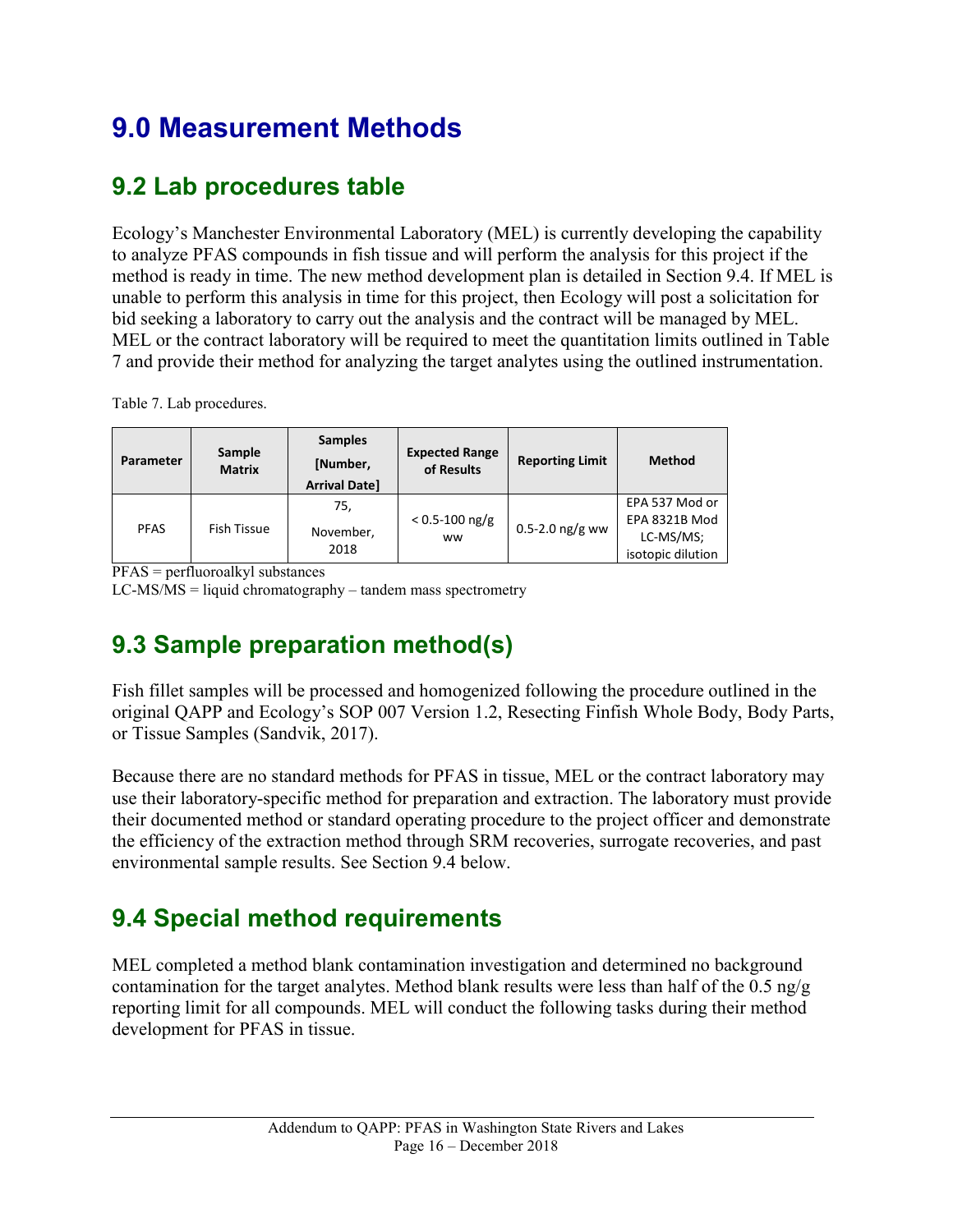Prior to receiving samples in November, MEL will:

- Establish method-reporting limits (MRLs) and provide these limits to the project officer.
- Complete initial demonstration of capability (IDC) in solid matrix.
- Complete lower limit of quantitation (LLOQ) in solid matrix.
- Analyze SRM NIST 1947 and 10 archived 2016 fillet tissue samples. Results of this analysis will be discussed with the project officer.
- Complete method detection limits (MDLs) in solid matrix. If MEL cannot complete MDLs prior to receiving samples, it will be acceptable to complete the MDLs before generating final analytical results. If MDLs are not completed prior to sample shipment, MDLs must be completed within the analysis turn-around time of 90 calendar days.

Results of the method development (MRLs, IDCs, LLOQs, MDLs, SRM, and archive analysis data) will be shared with the project officer and Ecology's QA Officer prior to sample analysis.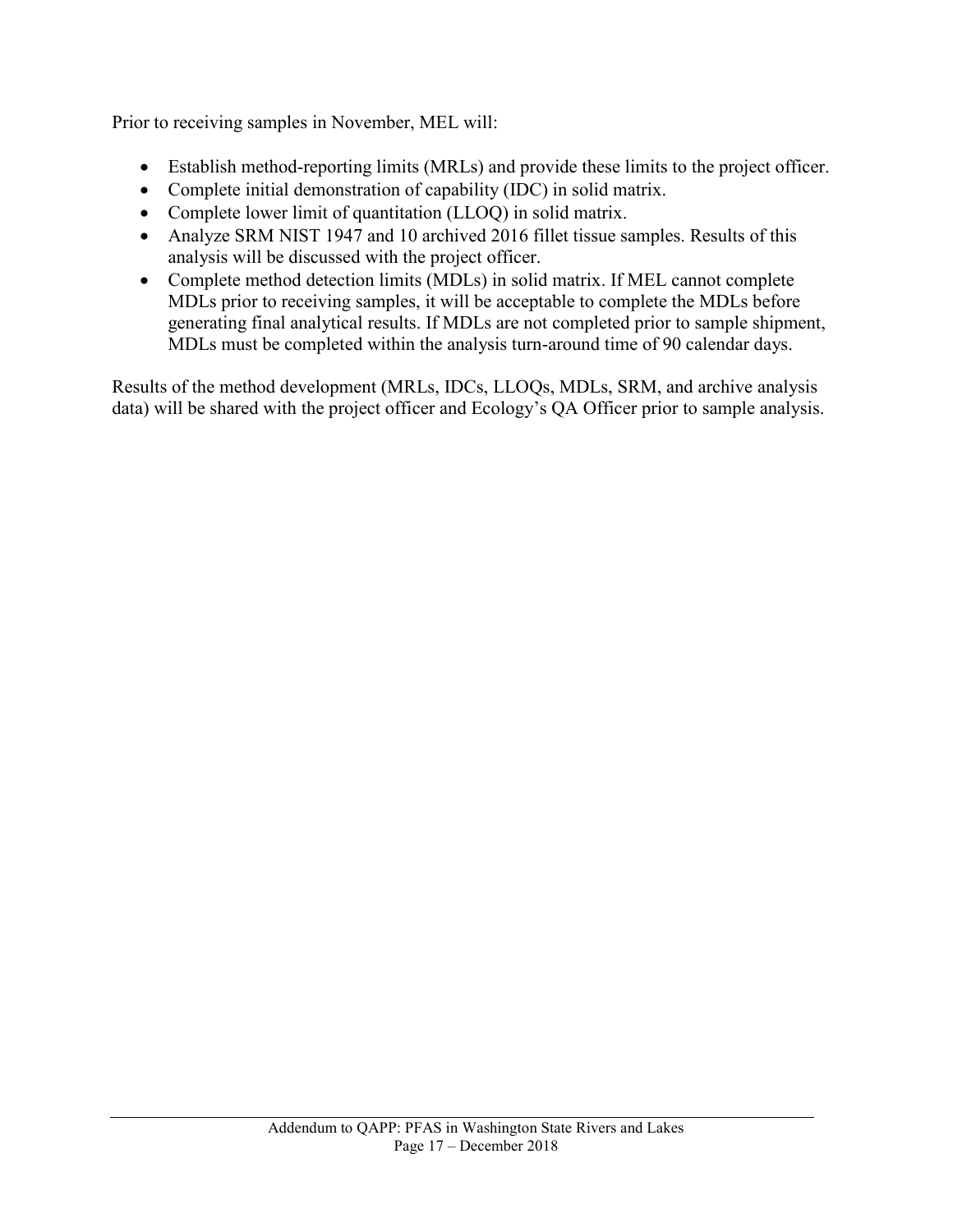## **10.0 Quality Control Procedures**

### **10.1 Table of field and lab quality control required**

The laboratory will perform the quality control (QC) tests presented in Table 8. Two tests were added to the 2018 project plan for additional confidence in the data: matrix spikes and standard reference materials (SRMs). This project will require the analysis of the National Institute of Standards and Technology (NIST) 1947 SRM with each batch. The NIST 1947 SRM is a Lake Michigan frozen lake trout homogenate with a known PFOS concentration of 5.9 ng/g ww. Other PFAS are present in the SRM – perfluorononanoate (PFNA), perfluorodecanoate (PFDA), and perfluoroundecanoate (PFUnA) – but at concentrations below the expected reporting limit.

Table 8. Lab quality control procedures.

| Parameter   | <b>Matrix</b> | Lab<br><b>Duplicate</b> | <b>LCS</b> | <b>Method</b><br><b>Blank</b> | Surrogate<br><b>Standards</b> | <b>Matrix</b><br><b>Spike</b> | <b>SRM</b><br>(NIST 1947) |
|-------------|---------------|-------------------------|------------|-------------------------------|-------------------------------|-------------------------------|---------------------------|
| <b>PFAS</b> | Tissue        | $1/b$ atch              | $1/b$ atch | $1/b$ atch                    | Each<br>sample                | $1/b$ atch                    | 1/batch                   |

PFAS = perfluoroalkyl substance

LCS = laboratory control samples

SRM = standard reference material

NIST = National Institute of Standards and Technology

Batch =  $20$  samples or fewer